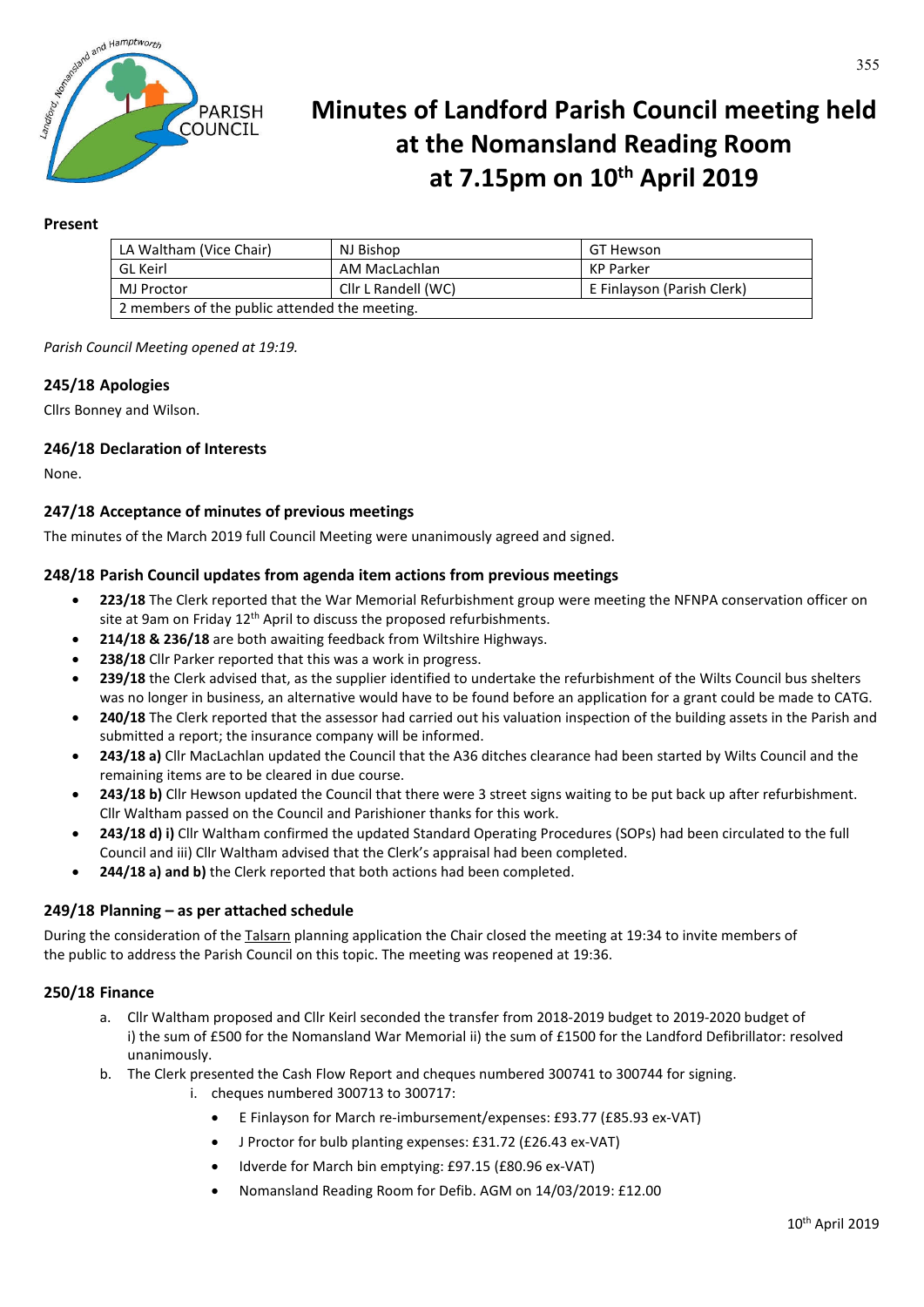356

- ii. cheques signed prior to meeting numbered 300735 to 300739:
	- Vita Play Ltd for NML rec. springer move and new matting: £1159.20 (£966.00 ex-VAT)
	- C Johnson for Bus Shelter guttering and associated works: £291.00
	- G Hewson for Landford Parish street sign refurb expenses: £26.45
	- Long & Dibden Fencing for NML rec. play area fence and associated works: £10937.72 (£9114.77 ex-VAT)
	- S J Linard Ltd for Parish buildings fire insurance survey: £720 (£600 ex-VAT)
- iii. direct debits and standing charges:
	- Bournemouth Water Co. Water for Pavilion: £2.00
	- Hills Waste Management for February NML reading room bin collection: £9.66 (£8.05 ex-VAT)
	- SSE for Landford Rec. Pavilion Electricity (Aug 2018 to March 2019): £64.59 (£61.52 ex-VAT)
	- PWLB Loan repayment for Landford Rec Buildings: £1186.70
	- Unity Trust Bank quarterly service charge: £18.00
	- 1&1 Email storage space increase to 50GB monthly fee: £6.00
- iv. income received:
	- Wiltshire Council SWAB grant towards NML Rec Play Area fence: £5000.00
	- Forest Fitness donation towards use of Iron Shed for storage: £50.00
	- Wiltshire Council SWAB grant towards Landford Rec Play Area self-closing gates £1581.50
	- Whiteparish Parish Council for new Cllr training organised by Landford Parish Council for 1 Cllr: £23.87
	- Alderbury Parish Council for new Cllr training organised by Landford Parish Council for 4 Cllrs: £95.49
	- Redlynch Parish Council for new Cllr training organised by Landford Parish Council for 4 Cllrs: £95.49

Cllr Proctor proposed and Cllr Parker seconded that the Report be approved; also that all cheques be approved and signed: resolved unanimously.

c. The Budget Control Report was discussed and it was noted that the end of year account work was still in progress.

#### **251/18 To discuss and approve the following contracts for 2019-2020:**

#### **a. Landford Rec. Toilet cleaning and opening contract**

**b. Hamptworth grass cutting contract** 

# **c. Handyman contract**

a) Cllr Waltham proposed and Cllr Bishop seconded that the contract for Landford Rec. Toilet cleaning and opening be approved with same conditions and rates as in 2018-19: resolved unanimously.

b) Cllr Waltham proposed and Cllr MacLachlan seconded that the contract for Hamptworth grass cutting and maintenance be approved with same conditions and rates as in 2018-19: resolved unanimously.

c) Cllr Keirl proposed and Cllr Proctor seconded that the contract for the current Parish Handyman be approved with same conditions and rates as in 2018-19: resolved unanimously.

The Clerk was asked to enquire about the costs for a one off clean of the Pavilion.

# **252/18 To approve the Landford Rec. seed and weed grass contract for current year**

It was discussed that this spend had been approved and budgeted in 2019-20 accounts. The Clerk was asked to sign and return the relevant contract paperwork.

# **253/18 To discuss and consider the Landford Rec. bully gate quotes**

The latest information gathered, as requested by the Parish Council in item 199/18, was presented to the Parish Council on the selfclosing gates and associated works for Landford Recreation ground. The quotes were considered and a unanimous decision on the contractor was reached due to the prior work carried out in the Parish and professional support received.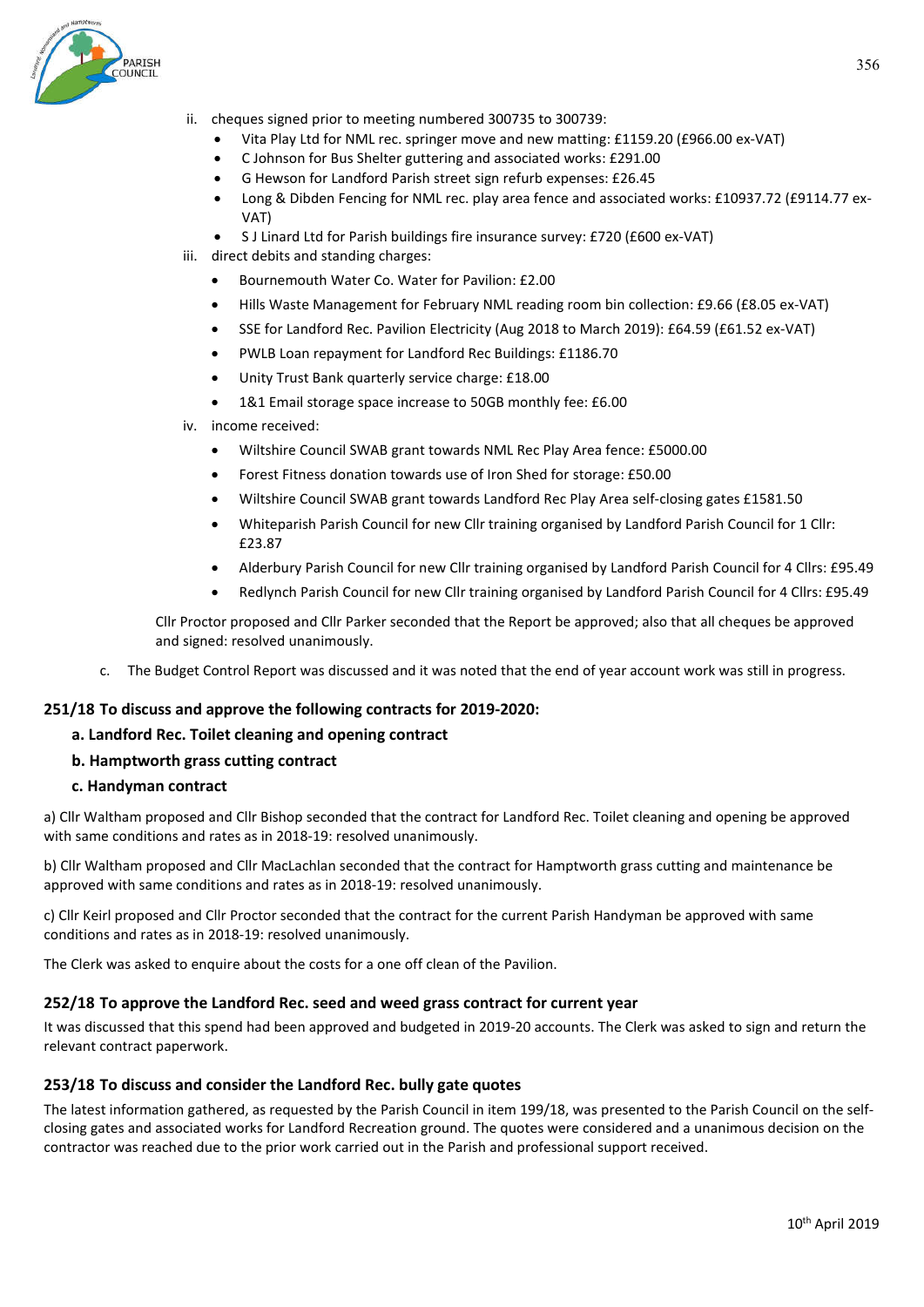# **254/18 To discuss and consider a Community Spirit Award (LAW)**

Cllr Waltham presented the Community Spirit Award vision to recognise the excellent work people do to support our communities. There would be 3 categories: Group of the year, Individual of the year and Young achiever of the year (under 18). Landford Village Stores would be approached to host a ballot box for collecting nominations. Each nomination should have the name of the nominee, the category they are being nominated for, and why they deserve the award. Nominations would need to be made by Monday May 13<sup>th</sup> 2019.

Cllr Waltham proposed and Cllr Proctor seconded that the Parish Council create a Community Spirit award and that the award winners would be announced at the Annual Parish meeting on May 20<sup>th</sup>: resolved unanimously.

# **255/18 To approve the draft Parish Council Emergency Plan and discuss next steps (AMM)**

Cllr MacLachlan circulated the Emergency Plan draft prior to the meeting. The document was an outline for the plan and would be built up with Cllr Bonney and topic experts. The Clerk was asked to send a Parish Boundary map to Cllr MacLachlan.

Cllr MacLachlan proposed and Cllr Hewson seconded that the Parish Emergency Plan skeleton document be approved: resolved unanimously.

# **256/18 To discuss and consider two new Parish bins on Lyndhurst Road (AMM)**

Cllr MacLachlan explained that Parishioners had asked him whether a dog poo bin could be located at the entrance to Beech Grange and a general waste bin sited near the Landford School on Lyndhurst Road. Cllr MacLachlan had contacted bin suppliers and the handyman and agreed to bring to the May meeting a costed proposal for each bin for the Council's consideration.

# **257/18 To discuss and consider the Nomansland Community Events (NCE) request for litter pickers and dog poo bags for use at Nomansland Recreation Ground by the NCE**

The Parish Council considered the request and concluded that they would not fund this request for the dog poo bags, as they were not provided anywhere else in the Parish but were happy to help facilitate the loan of litter pickers from the various groups in the Parish that held a stock of them. The Council would also offer to provide "there is no such thing as the dog poo fairy" signs for use at the rec if helpful. The Clerk was asked to relay this information to the NCE.

# **258/18 To discuss and consider a response to Wiltshire Council regarding the works to stabilise roadside verges on Hamptworth Road**

A short discussion concluded that the outstanding letter to Wiltshire Council from 216/18 discussing the Parish Council concerns over the underlying traffic (lorries) issue should be prioritised.

# **259/18 To discuss and consider the internal Parish Council communications between meetings**

Cllr Waltham presented a proposal regarding email etiquette to help set expectations on Cllrs email responses. The Council agreed to try this as an experiment and Cllr Waltham agreed to issue the proposal to everyone via email for their attention.

# **260/18 To discuss and agree the Parish Council topics for the Annual Parish Meeting**

The Council discussed ideas for topics to be presented by the Parish Council at the Annual Parish Meeting. It was agreed that the Parish Council would contribute to the meeting with an update on the Parish Council achievements and plans, Emergency plan, Planning and Community Spirit Award.

# **261/18 To discuss and agree on any agenda items to be submitted for the North East Quadrant Meeting**

The Parish Council noted that there were no agenda items to add for the next NE Quad meeting. WC Randall agreed to raise again the move of Landford Parish Council to the North West Quadrant meeting.

# **262/18 To receive a report from Wiltshire Councillor (WC) Randall**

WC Randall reported that he had been informed that the independent Stakeholder Advisory Group to National Grid's Visual Impact Provision (VIP) project has advised the National Grid that the VIP project at Hale Purlieu in the New Forest National Park should be paused. This is due to the emerging complexities on EU legal position relating to the habitats in the area, and resolving this within the timescales of the current funding deadlines is unlikely.

WC Randall also noted that the New Forest National Park Local plan is currently being inspected and two sites may have changes to be made (outwith our Parish). WC Randall was to confirm if this impacted the ability to reference the new local plan in planning applications received in the Parish.